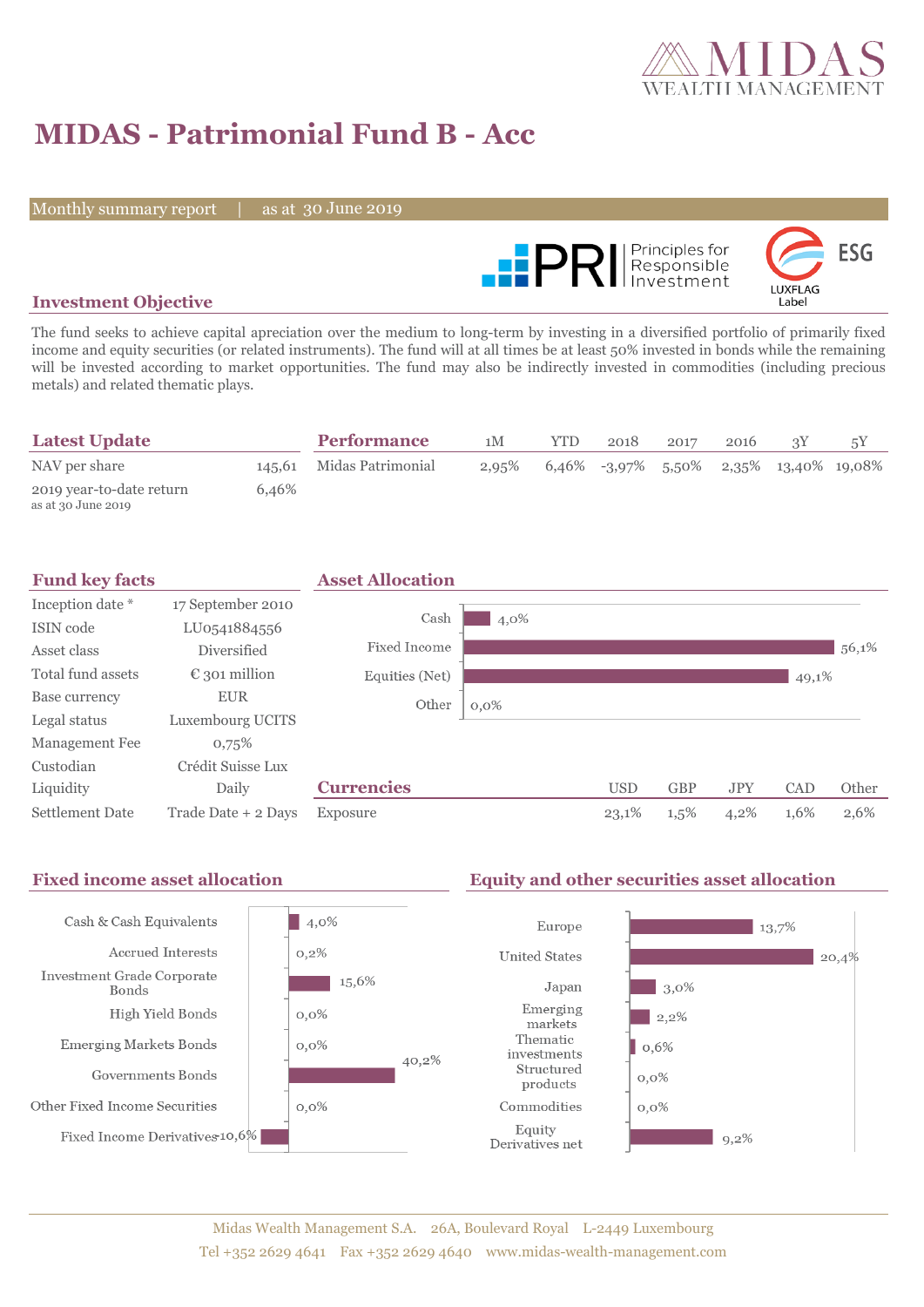

# **MIDAS - Patrimonial Fund B - Acc**

Monthly summary report

30 June 2019

| Top 10 fixed income holdings          | <b>YTM</b> | Rating     | Weigh |
|---------------------------------------|------------|------------|-------|
| DEUTSCHLAND REP : DBR 0 1/2 08/15/27  | $-0.5%$    | <b>AAA</b> | 6,3%  |
| NETHERLANDS GOVT: NETHER 0 3/4 07     | $-0.3%$    | AAA        | 3,6%  |
| BTPS: BTPS 2 02/01/28                 | 1,7%       | <b>BBB</b> | 2,8%  |
| EUROPEAN INVT BK : EIB o 3/8 07/16/25 | $-0.3%$    | AAA        | 2,8%  |
| AGENCE FRANCAISE : AGFRNC 0 1/8 11/1! | $-0,3%$    | AA         | 2,7%  |
| BOTS: BOTS 0 02/14/20                 | $-0.1%$    | <b>BBB</b> | 2,5%  |
| ALLIANDER: ALLRNV 07/8 04/22/26       | 0,1%       | $AA-$      | 2,1%  |
| SPANISH GOV'T: SPGB 1.6 04/30/25      | $-0,1%$    | $BBB+$     | 1,9%  |
| DEUTSCHLAND REP: DBR 11/4 08/15/48    | $0.3\%$    | AAA        | 1,5%  |
| ASFINAG : ASFING 0 1/4 10/18/24       | $-0.4%$    | $AA+$      | 1,4%  |

**Fixed income rating breakdown** 



| Top 10 equity holdings<br>Sector |                                                                | <b>Equity sector breakdown</b>                                                                                                                                                            |             |
|----------------------------------|----------------------------------------------------------------|-------------------------------------------------------------------------------------------------------------------------------------------------------------------------------------------|-------------|
|                                  |                                                                | <b>Consumer Discretionary</b>                                                                                                                                                             | $13.5\%$    |
|                                  |                                                                | Consumer Staples                                                                                                                                                                          | 11,0%       |
| <b>Consumer Staples</b>          | $0,9\%$                                                        | Energy                                                                                                                                                                                    | 6,3%        |
|                                  | $0,9\%$                                                        | Financials                                                                                                                                                                                | 13,9%       |
|                                  |                                                                | Health Care                                                                                                                                                                               | $15,1\%$    |
|                                  |                                                                | <b>Information Technology</b>                                                                                                                                                             | 14,6%       |
|                                  |                                                                |                                                                                                                                                                                           | 8.8%        |
|                                  |                                                                | Materials                                                                                                                                                                                 | 4,5%        |
|                                  |                                                                | <b>Communication Services</b>                                                                                                                                                             | 6,6%        |
|                                  |                                                                | Utilities                                                                                                                                                                                 | 1,5%        |
| Industrials                      | 0.7%                                                           | Real Estate                                                                                                                                                                               | $4,1\%$     |
|                                  | <b>Health Care</b><br><b>Health Care</b><br><b>Real Estate</b> | Weight<br>Information Technolog 0,9%<br>Information Technolog 0,9%<br><b>Information Technolog</b><br>$0,9\%$<br>0,8%<br>0,8%<br>Consumer Discretionar 0,8%<br>Consumer Discretionar 0,7% | Industrials |

# **Top 5 funds and other holdings**

| Amundi Japan TOPIX ETF | $3,0\%$ |
|------------------------|---------|
| Quaero Bamboo          | 1,5%    |